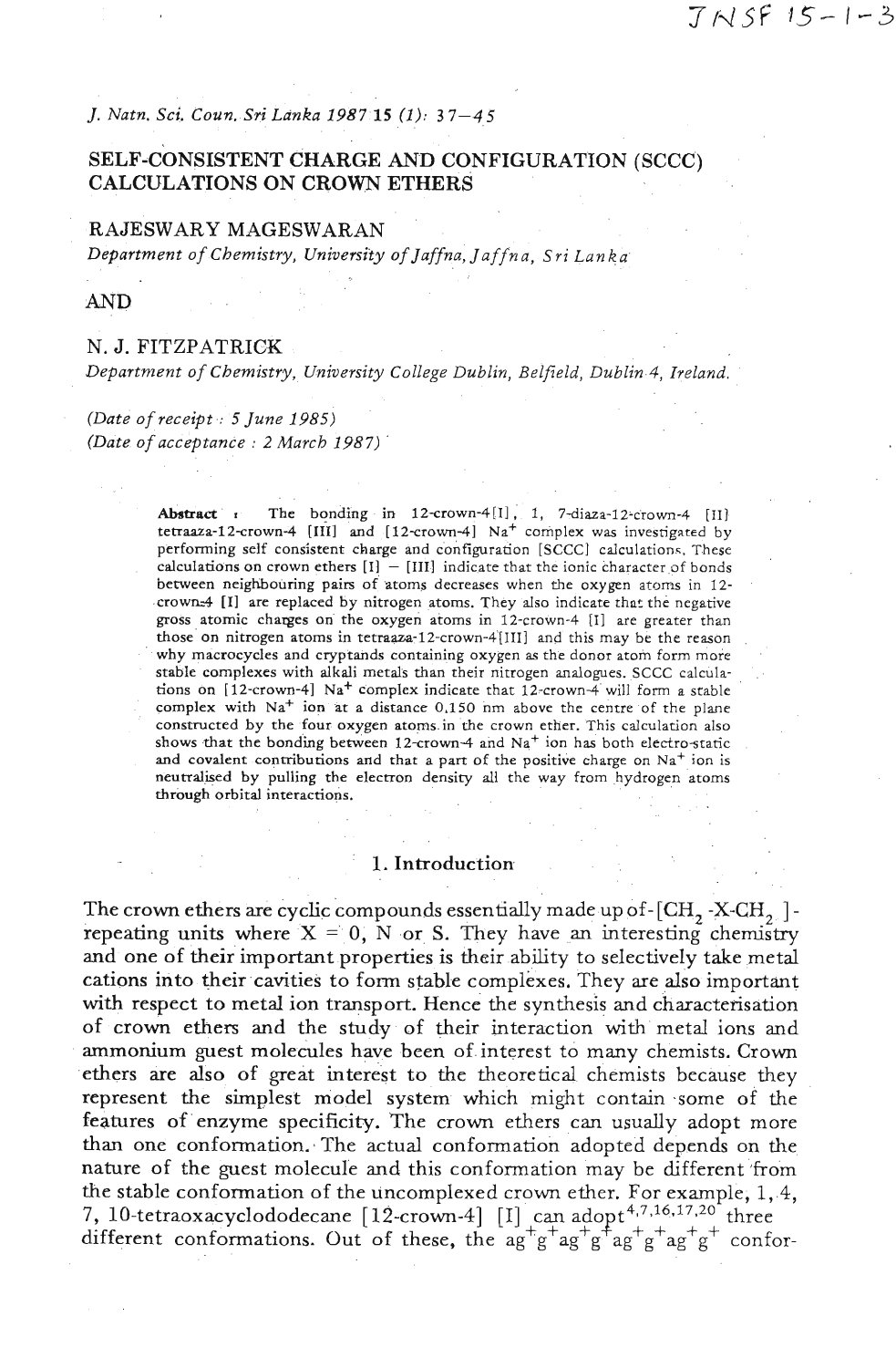## *Rajes wary Mageswaran and* M. *J. Fitzpatric k*

mation [IV] of  $C_4$  symmetry is observed<sup>3,4,5</sup> in alkali metal complexes whereas the more stable conformation of uncomplexed 12-crown-4 is<sup>7</sup>  $ag^-g^+ag^+g^+ag^-g^-g^-$  conformation [V]. We present our results on the self-consistent charge and configuration [SCCC] calculations performed<sup>1</sup> on  $12$ -crown-4  $\left[ \text{I} \right]$   $\left[ .1,7\text{-} \text{diaza-12-crown-4}$   $\left[ \text{II} \right]$  tetraza-12-crown-4 $\left[ \text{III} \right]$  and [12-crown-4] Na<sup>+</sup> complex [VI] in order to study the bonding in these molecules. The ag<sup>+</sup>g<sup>+</sup>ag<sup>+</sup>g<sup>+</sup>ag<sup>+</sup>g<sup>+</sup>ag<sup>+</sup>g<sup>+</sup>ag<sup>+</sup>g<sup>+</sup> conformation of 12-crown-4 was taken as the model for our calculations.

## 2. Computational Method

The method used was the FORTICON<sup>8</sup> programme of Hoffmann and coworkers<sup>1,2,3,5,8</sup> This is an all valence electron calculation [3s and 3p atomic orbitals of sodium atom, 2s and 2p orbitals on second row atoms and 1s on hydrogen atom are used] and was used in its charge iteration mode. Iterations were continued until successive ones produced a change less than  $10^{-4}$  e  $[e =$  electronic charge] in the charge on any atom. The geometry of 12-crown-4 used was taken from reported X-ray crystallographic data<sup>16</sup> The same geometry was used for diaza-12-crown-4 [IV], tetraaza-12-crown-4 [V] and  $[12\text{-}crown-4]$  Na<sup>+</sup> complex. C-H, C-C, C-O, C-N and N-H bond lengths of 0.1091, 0.1536, 0.1430, 0.1472 and 0.1008.nm respectively were used.

#### **3.** Results and Discussion

Self-consistent charge and configuration calculation provides four pieces of information, namely the gross atomic charges, the overlap populations, the molecular orbital energy levels and the LCAO expansion of molecular orbitals which could be used to compare the electronic structures of crown ethers and their complexes.

#### 3.1 'Gross Atomic Charges

The gross atomic charges are given in Table 1. The negative charges on oxygen atoms and positive charges on carbon atoms in 12-crown-4 and 1,7 diaza-12crown-4 are in agreement with the more electronegative character of oxygen compared with carbon. The hydrogen atoms attached to carbon are also positively charged. Thus the oxygen atoms withdraw electrons not only from carbon but also from hydrogen through the orbital interaction. Table 1 also shows that the negative charges on oxygen atoms in 12-crown-4  $[-0.305e]$  and 1,7-diaza-12-crown-4  $[-0.318e]$  are very much greater than those on nitrogen atoms in 1,7-diaza-12-crown-4  $[-0.144e]$  and tetraaza-12crown-4  $[-0.155e]$  and this difference in gross atomic charges is also in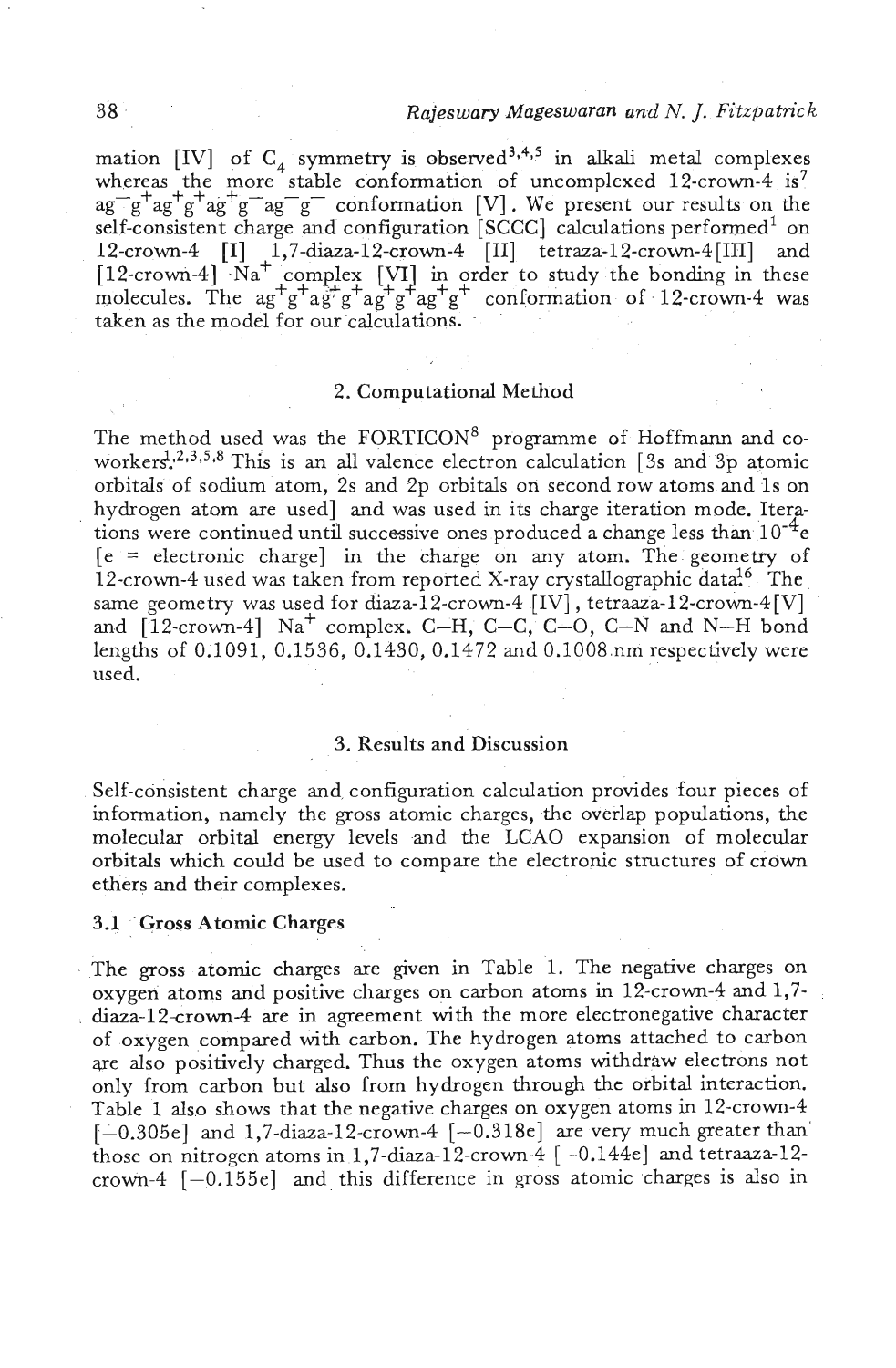| Atom         | Gross Atomic Charges (in electron unit) |               |                  |                            |                                  |  |  |
|--------------|-----------------------------------------|---------------|------------------|----------------------------|----------------------------------|--|--|
|              |                                         | $12$ -crown-4 | Diaza-12-crown-4 | Tetraaza-<br>$12$ -crown-4 | $(12$ -crown-4) $Na+$<br>complex |  |  |
| $\theta$     |                                         | $-0.305$      | $-0.318$         |                            | $-0.375$                         |  |  |
| $1_{\rm C}$  |                                         | 0.110         | 0.074            | 0.062                      | 0.118                            |  |  |
| $^{2}$ C     |                                         | 0.110         | 0.097            | 0.062                      | 0.118                            |  |  |
| . H          |                                         |               | $-0.144$         | $-0.155$                   |                                  |  |  |
| $H({}^{1}C)$ |                                         | 0.021         | 0.007            | 0.003                      | 0.077                            |  |  |
| $H(^2C)$     |                                         | 0.021         | 0.016            | 0.003                      | 0.077                            |  |  |
| H(N)         |                                         |               | 0.026            | 0.022                      |                                  |  |  |
| $Na+$        |                                         |               |                  |                            | 0.328                            |  |  |

Table 1. Gross Atomic Charges in Molecule  $I - IV$ 

agreement with the electronegativities of oxygen and nitrogen atoms. For the same reason the positive charges on carbon atoms of 1,7-diaza-12-crown-4 and tetraaza-12-crown-4 (Table 1). The positive charges on hydrogen atoms attached to carbon are also very small [almost negligible] in the case of tetraaza-12-crown-4. In other words, overall charge separation in tetraaza-12-crown-4 is very much less when compared with those in 12-crown-4. This explains the observed  $^{12,13,15,18}$  marked decrease in stability of the alkali cation complexes with macrocyles and cryptands when oxygen binding sites are replaced by nitrogens.

## 3.2 The overlap population

| Bond     | $12$ -crown-4 | Diaza-12-crown-4 | Tetraaza-<br>$12$ -crown-4 | $(12$ -crown-4) Na <sup>+</sup><br>complex. |
|----------|---------------|------------------|----------------------------|---------------------------------------------|
| $C - O$  | 0.675         | 0.680            |                            | 0.669                                       |
| $C-H$    | 0.818         | 0.822            | 0.824                      | 0.803                                       |
| $C - C$  | 0.831         | 0.825            | 0.816                      | 0.823                                       |
| $N-H$    |               | 0.790            | 0.790                      |                                             |
| $C-N$    |               | 0.730            | 0.739                      |                                             |
| $C-Na^+$ |               |                  |                            | 0.124                                       |

Further insight into the bonding is obtained from the overlap populations. The overlap populations between neighbouring pairs of atoms are given in Table **2.** It shows that the overlap' populations between carbon atoms **and**  nitrogen atoms in diaza-12-crown-4  $\lceil 0.730 \rceil$  and tetraaza-12-crown-4  $\lceil 0.739 \rceil$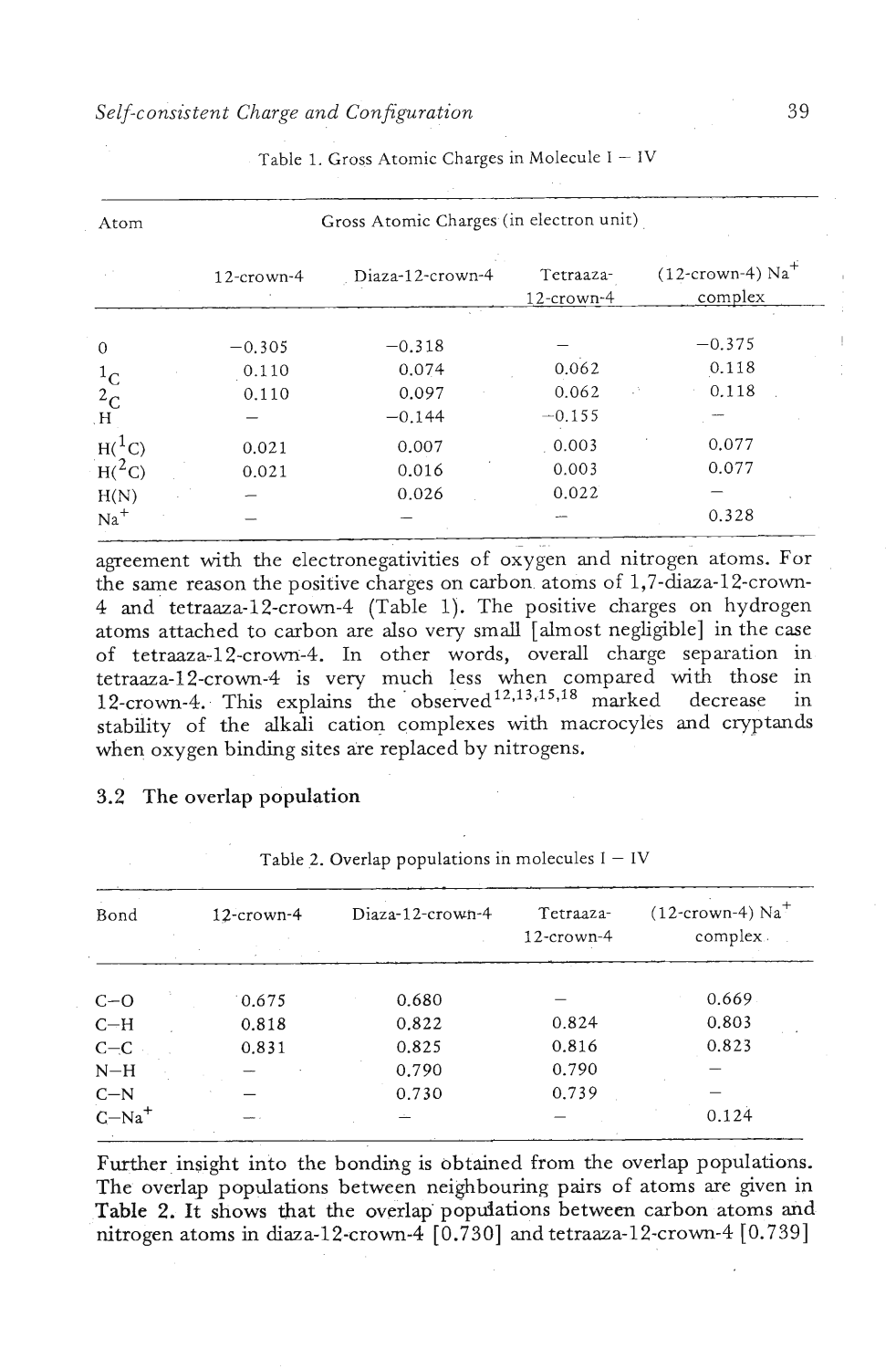$H_2$  $\mathbf H$  $C H_2$  $H_2C$ c۳۵

 $(I) X = Y = 0$  $(III) X = 0; Y = MH$  $(III)$   $X = Y = MH$ 







 $(VI)$ 

 $(\mathbf{V})$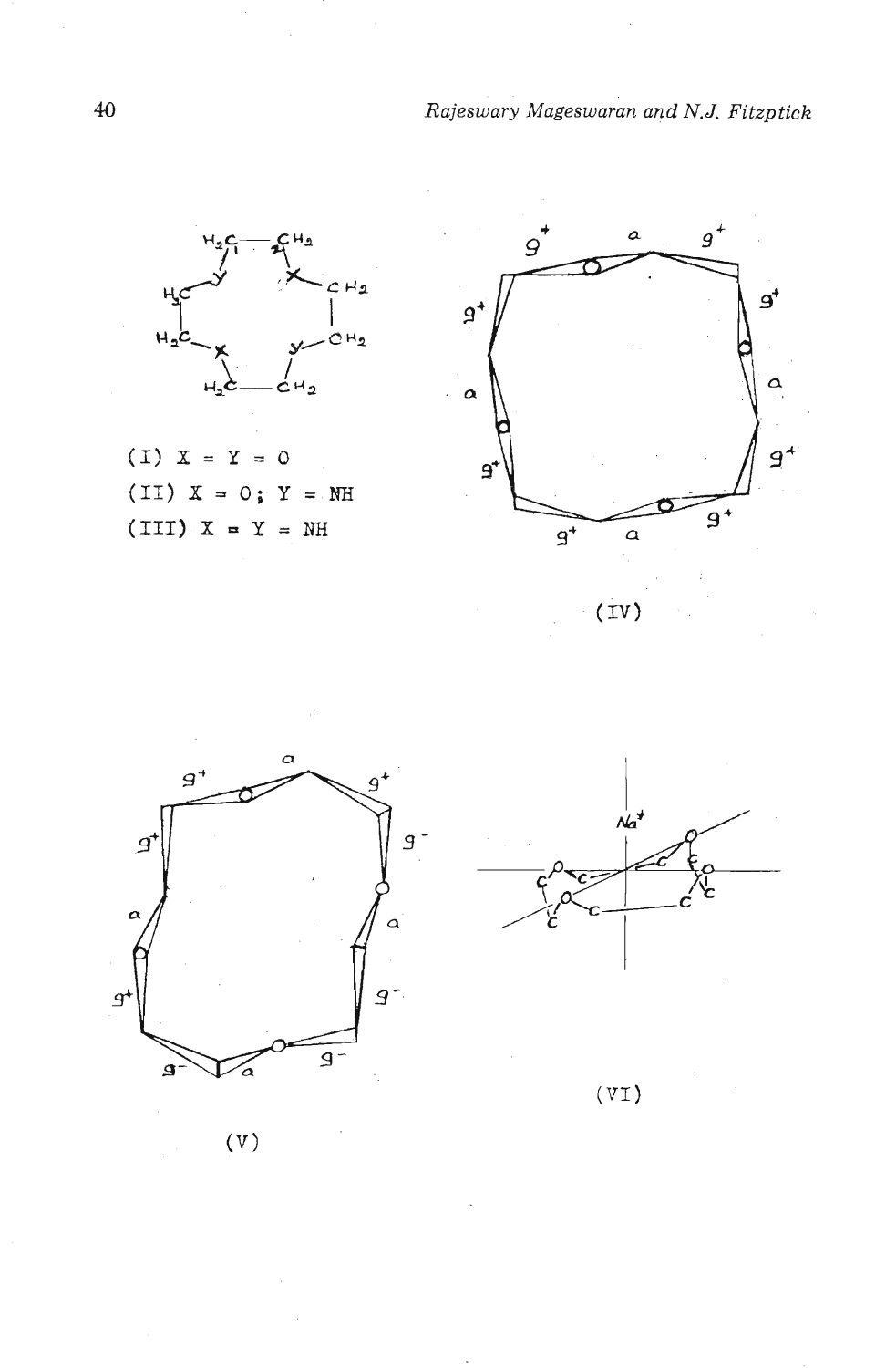## *Self-consistent Charge and Configuration*

are greater than those between carbon atoms and oxygen atoms in 12-crown-4 [0.675] and diaza-12-crown-4 [0.680]. This again reflects the more covalent character of  $C-N$  bond when compared with  $C-O$  bond. Table 2 also shows that the overlap populations between carbon atoms and hydrogen atoms increase when the heteroatoms in 12-crown-4 are changed from oxygen to nitrogen and this is in agreement with the observed decrease in positive charges on carbon and hydrogen atoms.

| Orbital      |                |                  |                     |
|--------------|----------------|------------------|---------------------|
|              | 12-crown-4     | Diazo-12-crown-4 | Tetraaza-12-crown-4 |
| HOMO         | $-10.10(9e)$   | $-9.90(5e)$      | $-9.74(5b_2)$       |
|              | $-10.12(7b_1)$ | $-10.40(4e)$     | $-10.25(12e)$       |
|              | $-10.15(6a_1)$ | $-10,80(14b)$    | $-10.90(5a, 1)$     |
|              | $-10.81(6b_1)$ | $-10.95(12a)$    | $-12.40(11e)$       |
|              | $-10.98$ (8e)  | $-12.24(11a)$    | $-12,58(10e)$       |
|              | $-11.19(5a_1)$ | $-12.43(13b)$    | $-13.59(4b2)$       |
|              | $-12.53(5b,)$  | $-12.63(12b)$    | $-13.73(9e)$        |
|              | $-12.58(4b,)$  | $-12.92(11b)$    |                     |
| LUMO         | $-0.504(8b_1)$ | 0.675(13a)       | 2.04(13e)           |
| Total Energy |                |                  |                     |
| of Valence   | $-1260.13$     | $-1247.8$        | $-1237.6$           |
| Electrons    |                |                  |                     |

Table 3. Total Energy of Valence Electrons and Energies of first ten HOMO'S and LUMO

## 3.3 Molecular Orbitals and the Energies of Valence Electrons

The calculated molecular orbital energies of the first ten highest occupied molecular orbitals (H0MO.s) and the total energy of valence electrons of 12-crown-4, diaza-12'-crown-4 and tetraaza-12-crown-4 are given in Table **3.**  It is interesting to note that these calculated molecular orbital energies of 12-crown-4 agrees well with the reported<sup>9</sup> binding energy values by photoelectron spectra. The LCAO expansion of these molecular orbitals show that, in 12-crown-4, the first eight HOMO.s have contributions from oxygen atoms only and hence could be considered as lone pair molecular orbitals. The ninth and tenth molecular orbitals  $[E = -12.53eV$  and  $-12-58eV]$ have contributions from all oxygen atoms and carbon atoms and could be assigned to  $\phi$  molecular orbitals. Similarly, in diaza-12-crown-4, the first six H0MO.s are found to have the lone pair nature [contributions from oxygen and nitrogen atoms only] whereas in tetraaza-12-crown-4, the first four HOMO.s have the lone pair nature [contributions from nitrogen atoms only]. Table **3** also gives the molecular orbital energies of LUMO of crom ethers.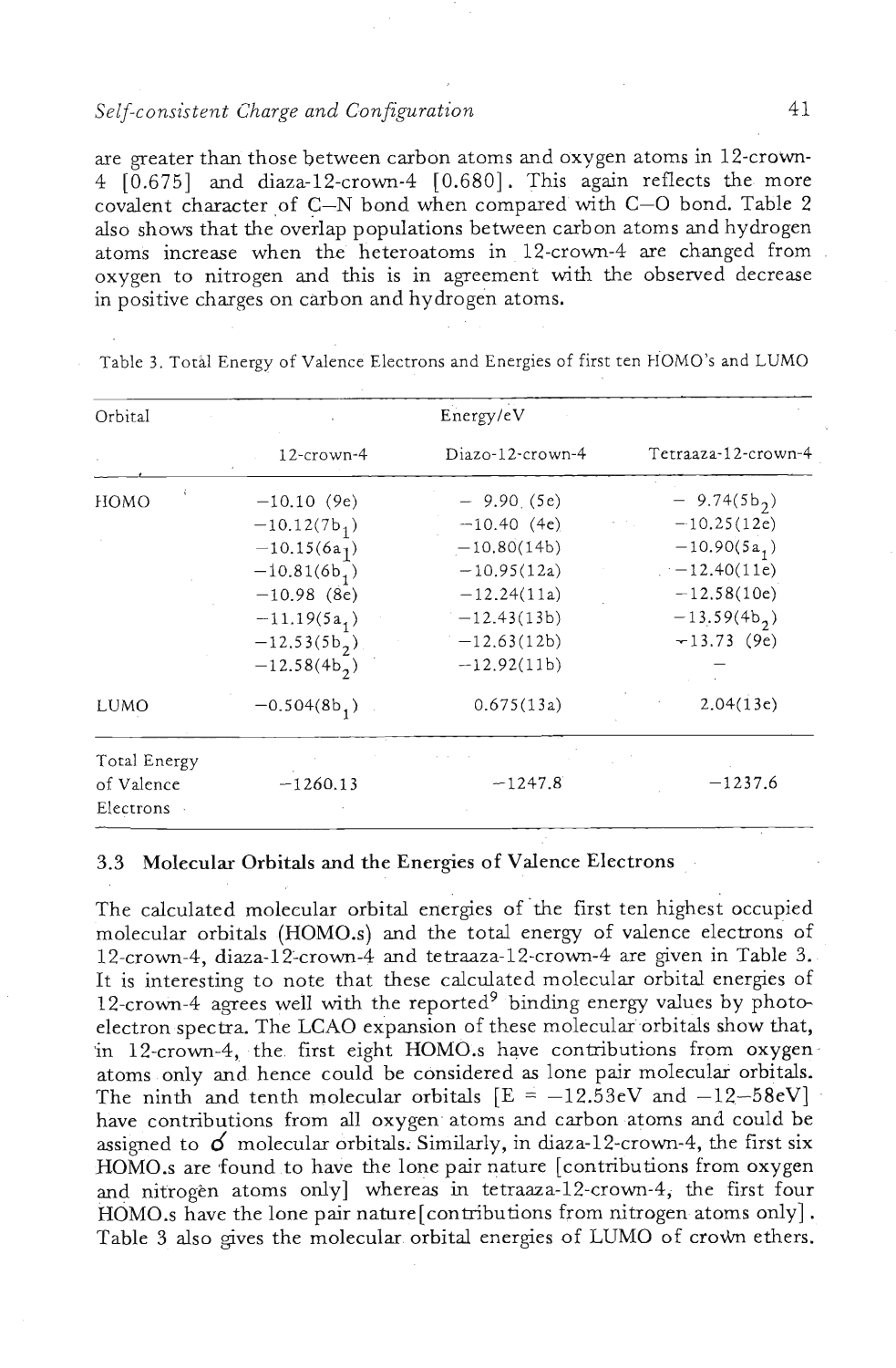The LCAO expansion of LUM0.s of crown ethers have contributions from the heteroatoms [oxygen atoms and/or nitrogen atoms] and carbon atoms. Table **3** further shows that the replacement of oxygen atoms by nitrogen atoms in crown ethers decreases the binding energies of valence electrons and increases the molecular orbital energy of LUMO slightly. In other words, the energy difference between HOMO and LUMO increases slightly from 12-crown-4 to tetraaza-12-crown-4.

# 3.4  $[12$ -crown-4] Na<sup>+</sup> Complex

SCCC calculations on  $[12$ -crown-4] $Na<sup>+</sup>$  complex were performed by changing the distance of  $Na<sup>+</sup>$  from the centre of the plane constructed by the four oxygen atoms in 12-crown-4 in a direction perpendicular to the plane away from the carbon atoms. The plot of total energy of valence electrons vs the distance is shown in Figure 1. From this plot it is evident. that  $Na<sup>+</sup>$  ion is too large an ion to be at the centre of the cavity of 12-crown-4 and that the stable complex is formed when the  $Na<sup>+</sup>$  ion is at a distance 0.150 nm out of plane. This is in agreement with the reported<sup>16</sup>X-ray crystallographic data for  $bis[12-crown-4]{\mathrm{Na}^+}$  complex. The bonding between the crown ether and  $Na<sup>+</sup>$  ion could be considered to have both electrostatic and covalent contributions. The electrostatic contribution is mainly from the ion-dipole interaction between  $Na<sup>+</sup>$  ion and negatively charged oxygen atoms. The gross atomic charges (Table 1) and the overlap populations (Table 2) of  $[12$ -crown-4]  $Na<sup>+</sup>$  complex indicate that there is a reasonable amount of covalent contribution to bonding between  $Na<sup>+</sup>$  ion and 12-crown-4. This is mainly due to charge transfer interaction. Table 1 shows that in [12-crown-4]  $Na<sup>+</sup>$  complex, the negative charges on all oxygen atoms have been increased by 0.070e, the positive charges on carbon atoms have been increased only by a small amount [0.010e] and the positive charges on hydrogen atoms have been increased by 0.056e. This indicates that a part of the positive charge on  $Na<sup>+</sup>$  ion is neutralised by pulling the electron density **all** the way from hydrogen atoms through orbital interaction. This is also indicated by reduction in the overlap populations between carbon and hydrogen atoms and carbon and oxygen atoms (Table 2).

#### 4. Conclusion

SCCC calculations on crown ethers  $I - III$  indicate that the negative gross atomic charges on the heteroatoms decrease when the oxygen atoms in 12-crown-4 [I] are replaced by nitrogen atoms. This explains the observed<sup>12,13,15,18</sup> marked decrease in stability constants of the alkali cation complexes of crown ethers and cryptands when oxygen bindng sites are replaced by nitrogen atoms as the metal ion-oxygen bond in alkali metal complexes could be predominantly ionic. SCCC calculations on [12-crown- $4$ ] Na<sup>+</sup> complex indicate that the arrangement for a stable complex is that with  $Na<sup>+</sup>$  ion at a distance 0.150 nm above the centre of the plane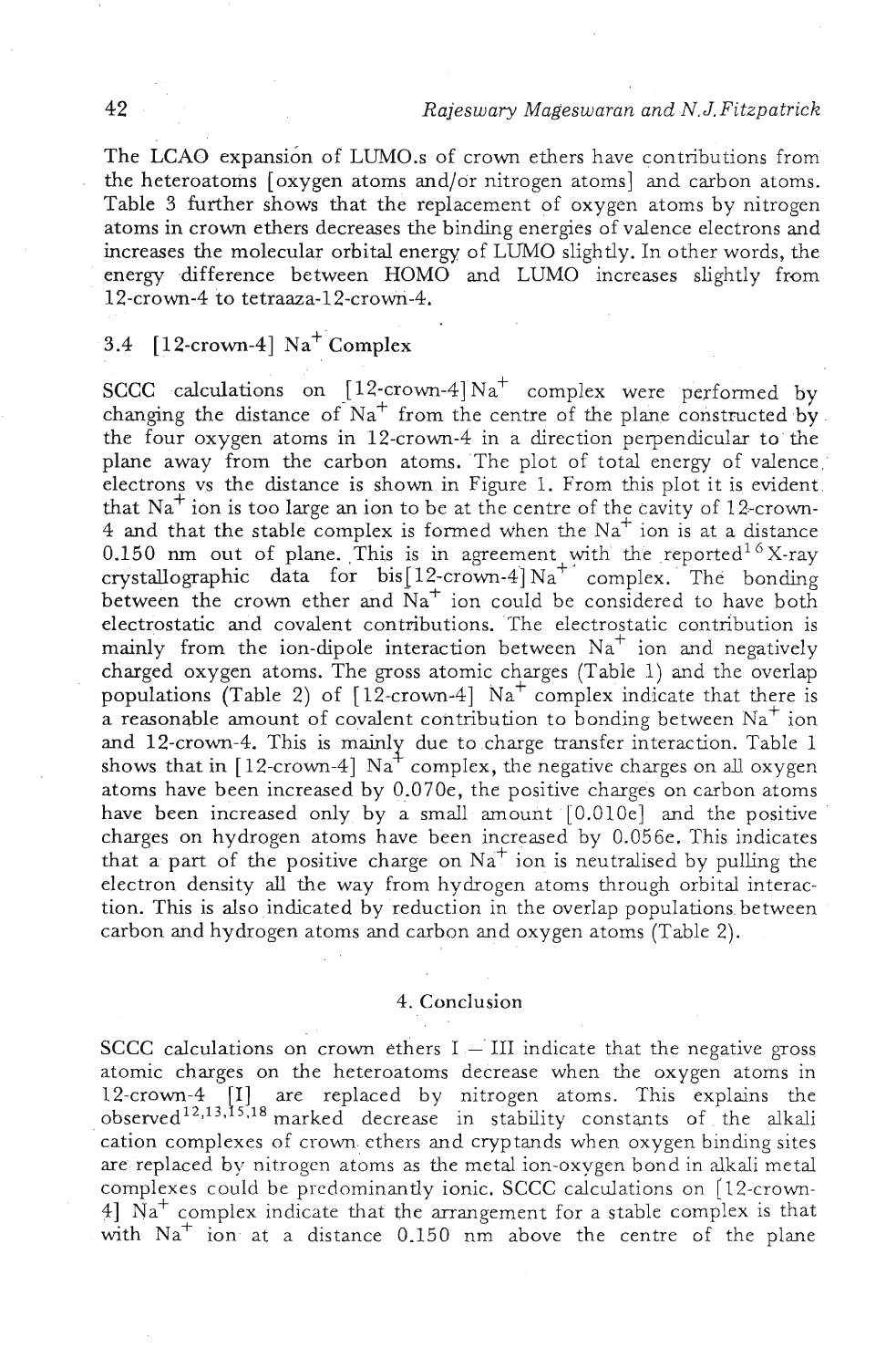

Figure 1. The plot of total energy of valence electrons of (12-crown-4) Na<sup>+</sup> complex vs the distance of Na<sup>+</sup> from the centre of the plane constructed by the four oxygen atoms in 12-crown-4.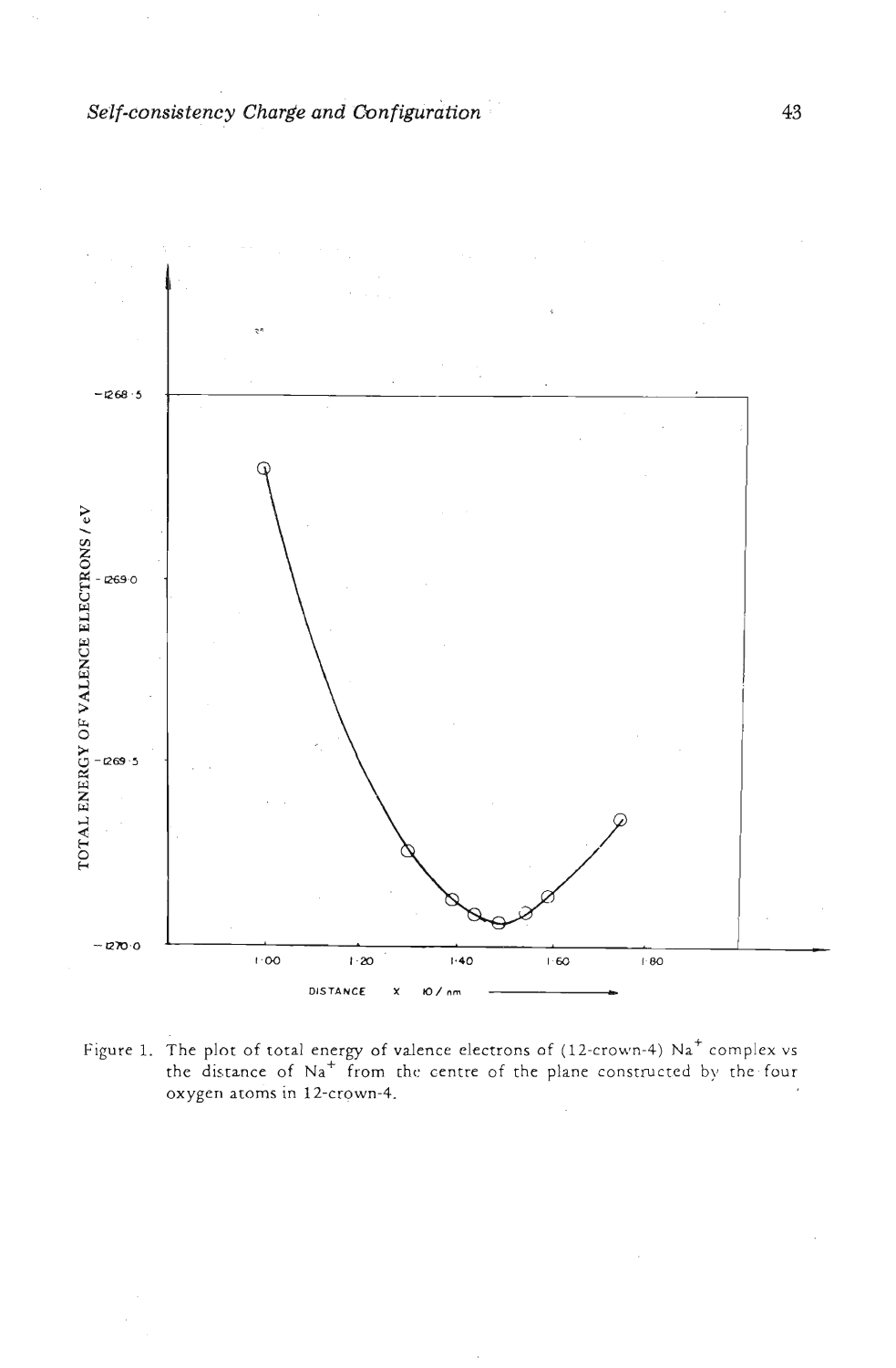constructed by the four oxygen atoms in the crown ether. This calculation also shows that the bonding between 12-crown-4 and Na<sup>+</sup> ion has both electrostatic and covalent contributions an'd a part of the positive charge on Na<sup>+</sup> ion is neutralised by pulling the electron density all the way from hydrogen atoms through orbital interactions. The observation that the **aza**  crown ethers form stable complexes<sup>10,11,14,19</sup> with transition metal ions than with alkali metal ion is consistent with the lower charge and higher overlap populations of carbon and nitrogen in crown ethers.

#### **References**

- **1.** AMMETER, J. H., BURGI, H. B., THIBEAULT, J. C. & HOFFMANN, R. *(1978). J. Amer. Chem. Soc., 100: 3686.*
- **2.** RASCH, H. &GRAY, H. B. *(1967). Theoret. Chim. Acta, 4: 367.*
- *3.* BASCH, H., VISTE, A. & GRAY, H. B. *(1965).* 3: *33* & 456.
- 4. BOER, F. P., NEWMAN, M. A., VAN REMOOTERE, F. P. & STEENER, E. C. *(1974). Inorg. Chem., 13: 2826.*
- *5.* BROWN, D. A., CHAMBERS, **w.** J. & FITZPATRICK, N. S. *(1972) Inovganic Chernica Acta, 7.*
- *6.* EISENSTEIN, O., IIOFFMAN, **R.** B RO~SI, A. R. *(1981).* J. *Amer. Chem. Soc., 103, 5582* and references cited there in.
- 7. GROTH, P. *(1978).\$cta Chem..Scand. Ser.* A, 32; *279.*
- *8,* HOWELL, S., ROSST, A. WALLACE, D., HARAKI, K. & HOFFMAN, **R.** *(1977).*  FORTICON *8: Quantum Chemistry Programme Exchange No.* 344.
- *9.* KAZITANI, M., SUGIMORI, A., SATO, N., SEKI, **K.,** LGUCHU, H. & HARADA, I. *(1977). Report of the Jupan Chemical Society, 36.*
- *10.* KODAIMA, M. & KIMURA, E. *(1975).* J. *Chevn. SOC. Chem. Comm., 326* & *891.* 
	- *11.* LEHN, J. M. *(1978). Acc. Chem. Research,* **11;** *49* **Lk** 392.
	- **12.** LAHN, J. M. & IMONTAVON, F. *(1978). Heiv. Chin?.* Acta, **61;** *67.*